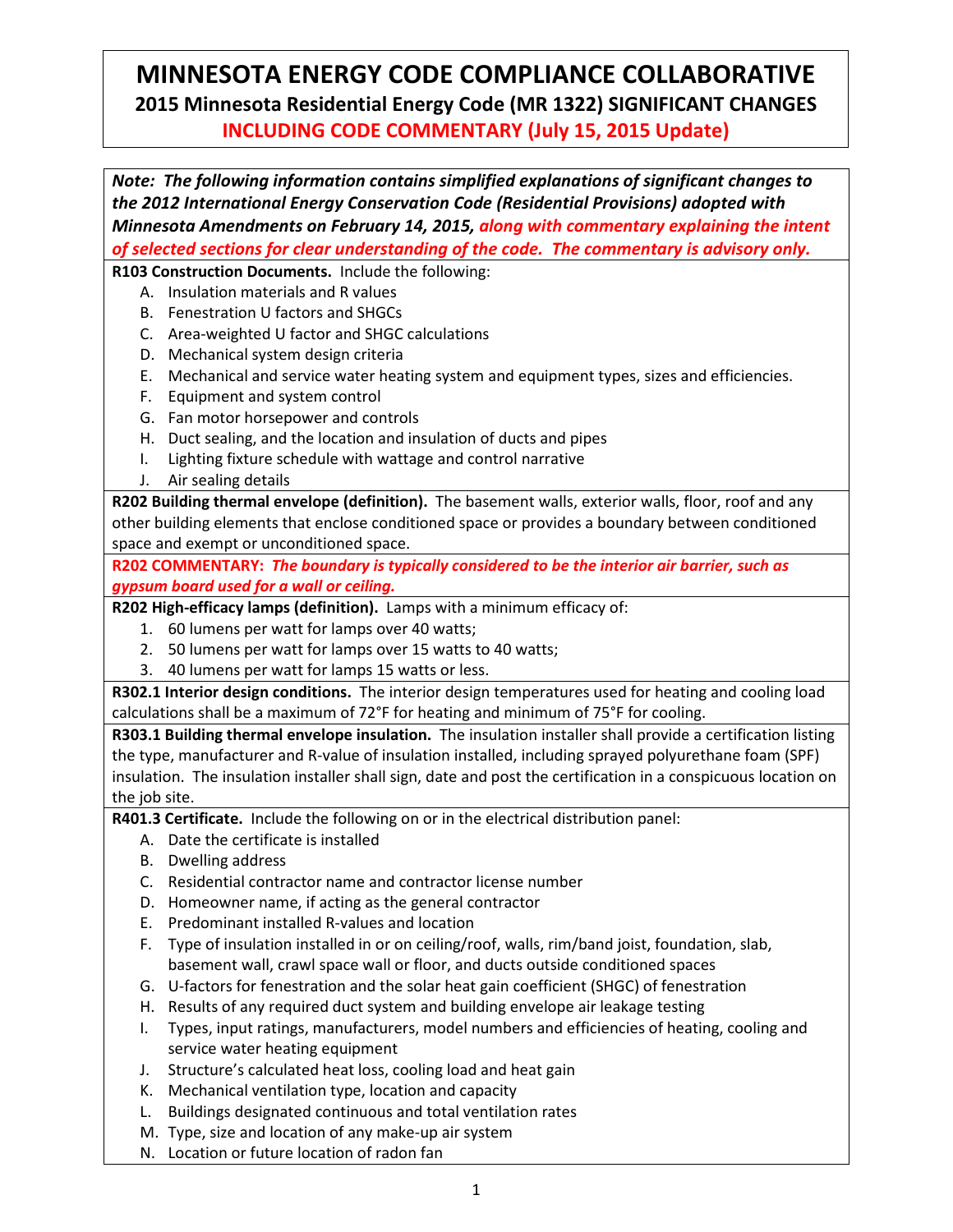| Table R402.1.1 Insulation and Fenestration Requirements by Component. Insulation and fenestration |  |
|---------------------------------------------------------------------------------------------------|--|
| requirements for Climate Zone 6 (southern zone):                                                  |  |

| Window maximum U factor: 0.32                      | Wood frame wall insulation: R-20                 |
|----------------------------------------------------|--------------------------------------------------|
| Attic ceiling: R-49                                | Wood frame wall option: R-13 with R-5 continuous |
| Attic vaulted ceiling: R-38 (if R-49 not possible) | Basement wall insulation: R-15                   |
| Floor insulation: R-30                             | Crawl space insulation: R-15                     |
| Slab insulation (on foundation wall): R-10         | Rim joist insulation: R-20                       |

**Table R402.1.1 Insulation and Fenestration Requirements by Component.** Insulation and fenestration requirements for **Climate Zone 7 (northern zone):**

| Window maximum U factor: 0.32                      | Wood frame wall insulation: R-21                 |
|----------------------------------------------------|--------------------------------------------------|
| Attic ceiling minimum R value: R-49                | Mass wall: R-19/21 (See Table R402.1.1 for info) |
| Attic vaulted ceiling: R-38 (if R-49 not possible) | Basement wall insulation: R-15                   |
| Floor insulation: R-38                             | Crawl space insulation: R-15                     |
| Slab insulation (on foundation wall): R-10         | Rim joist insulation: R-21                       |

**R402.1.1 Insulation, waterproofing and fenestration.** Concrete and block foundation walls shall be waterproofed according to the following when required by Section R406.2 of the MN Residential Code, MR 1309:

- 1. Waterproofing shall extend from the top interior wall edge, across the top of the wall, and down the exterior wall face to the top of the footing.
- 2. If walls are exposed to the exterior environment, the waterproofing system shall have a rigid, opaque, and weather-resistant protective covering that shall extend a minimum of 6 inches below grade.

**R402.1.1 COMMENTARY:** *Waterproofing shall be installed when required by Section R406.2 of the MN Residential Code and dampproofing is no longer allowed.*

**R402.1.1.1 through R402.1.1.8.** Specific requirements for basement wall insulation similar to the previous residential energy code.

**R402.2.8 Basement walls.** An alternative to the minimum basement wall insulation of R-15 allows a minimum exterior insulation of R-10 if the tested air leakage rate required in R402.4.1.2 does not exceed 2.6 air changes per hour and the total square feet between the finished grade and the top of each foundation wall does not exceed 1.5 multiplied by the total lineal feet of each foundation wall that encloses conditioned space.

**R402.4.1.1 Installation.** The components of the building thermal envelope shall be installed according to **Table R402.4.1.1 Air Barrier and Insulation Installation.** 

**R402.4.1.1 COMMENTARY:** *The sealing methods between dissimilar materials shall allow for differential expansion and contraction. The building thermal envelope shall also include a Class I or II vapor retarder on the interior side of a frame wall cavity per Section R702.7 of the MN Residential Code. Sheet polyethylene is Class I and kraft-faced fiberglass batt is Class II. Class of other materials shall be based on the manufacturer's certified testing or a tested assembly.*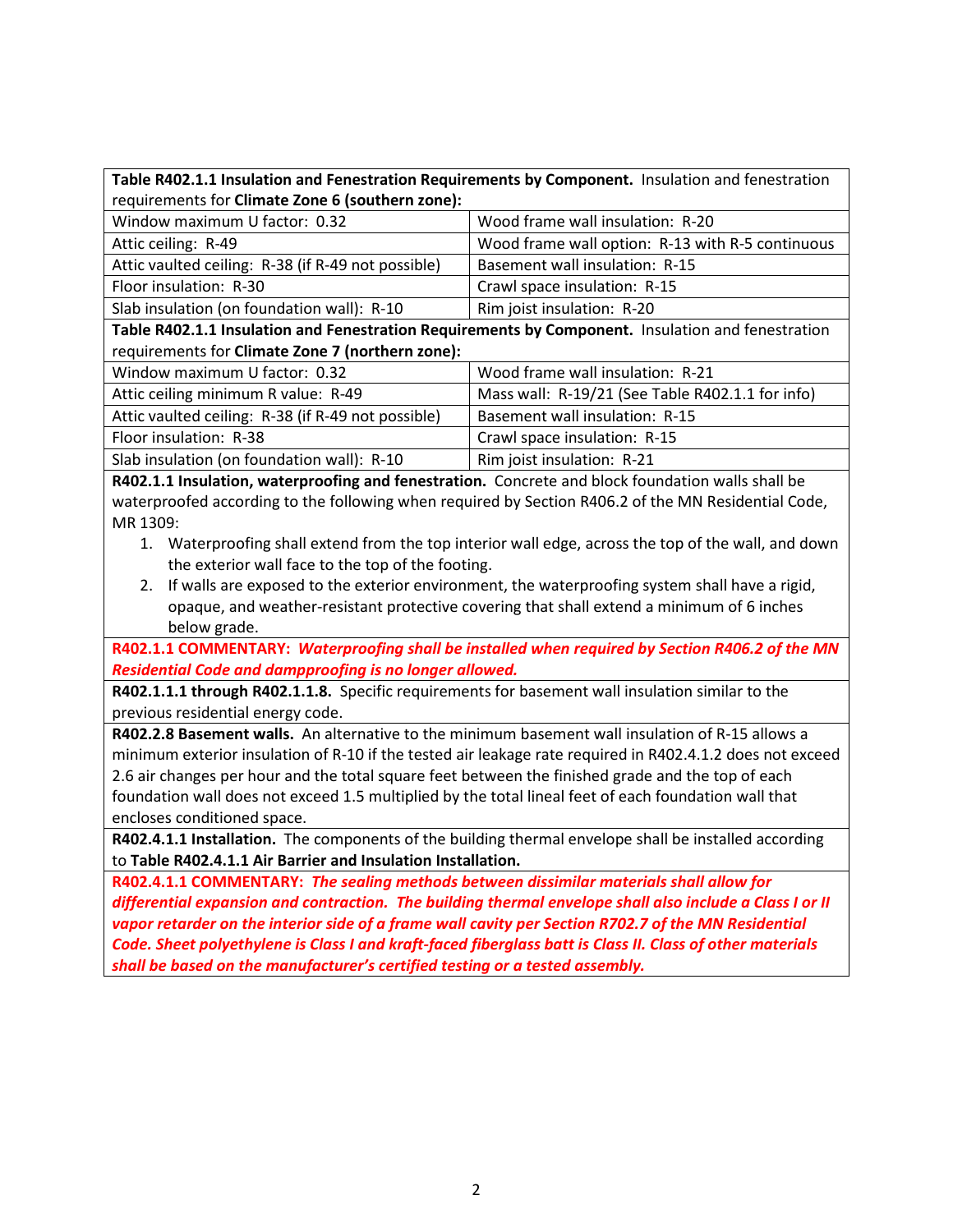**R402.4.1.2 Building thermal envelope testing.** The building or dwelling unit shall be tested and verified as having an air leakage rate of not exceeding 3 air changes per hour. Testing shall be conducted with a blower door at a pressure of 50 Pascals (0.2 inches w.g.) Where required by the code official, testing shall be conducted by an approved third party. A written report of the results of the test shall be signed by the party conducting the test and provided to the code official. Testing shall be performed at any time after creation of all penetrations of the building thermal envelope. During testing:

- 1. Exterior windows and doors, fireplace and stove doors shall be closed.
- 2. Dampers shall be closed.
- 3. Interior doors shall be open.
- 4. Exterior doors for HRVs and ERVs shall be closed.
- 5. Heating and cooling systems shall be turned off.
- 6. Supply and return registers shall be fully open.

**R402.4.1.2 COMMENTARY:** *Blower door testing should follow the RESNET Standard for Performance Testing, found in Chapter 8, Section 802 of the RESNET Mortgage Industry National Home Energy Rating System Standards. Recommended training and certification for the party conducting the testing to include one of the following:* 

- *RESNET Home Energy Raters (HERS) Certificate*
- *Building Performance Institute (BPI) Building Analyst, Energy Auditor, Infiltration and Duct Leakage Certificate, Quality Control Inspector*
- *Interstate Renewable Energy Council (IREC) Energy Auditor*
- *Southface Institute Duct and Envelope Tester (DET) Certificate*
- *Dunwoody Residential Energy Auditor*

**R403.1.1 Programmable thermostat.** Where the primary heating system is a forced-air furnace, a programmable thermostat is required.

**R403.2.2 Duct sealing.** Ducts, air handlers, and filter boxes shall be sealed. Joints and seams shall comply with Section 603.9 of the IMC. **Exception:** Air-impermeable spray foam products shall be permitted to be applied without additional joint seals.

**R403.2.2 COMMENTARY:** *Although this exception infers that duct joints, seams and connections are not required to be sealed, as a practical issue they shall be sealed per IMC 603.9 to ensure that dissimilar materials allow for differential expansion and contraction. In addition, a thermal barrier per Section R316.4 of the MN Residential Code and Section 2603.4 of the MN Building Code is required so that an ignition barrier is provided between the foam plastic and the interior of the building.**Duct tightness testing should follow the RESNET Standard for Performance Testing, found in Chapter 8, Section 802 of the RESNET Mortgage Industry National Home Energy Rating System Standards. Recommended training and certification for the party conducting the testing to include one of the following:*

- *RESNET Home Energy Raters (HERS) Certificate*
- *Building Performance Institute (BPI) Energy Auditor, Infiltration and Duct Leakage Certificate, Quality Control Inspector*
- *Interstate Renewable Energy Council (IREC) Energy Auditor*
- *Southface Institute Duct and Envelope Tester (DET) Certificate*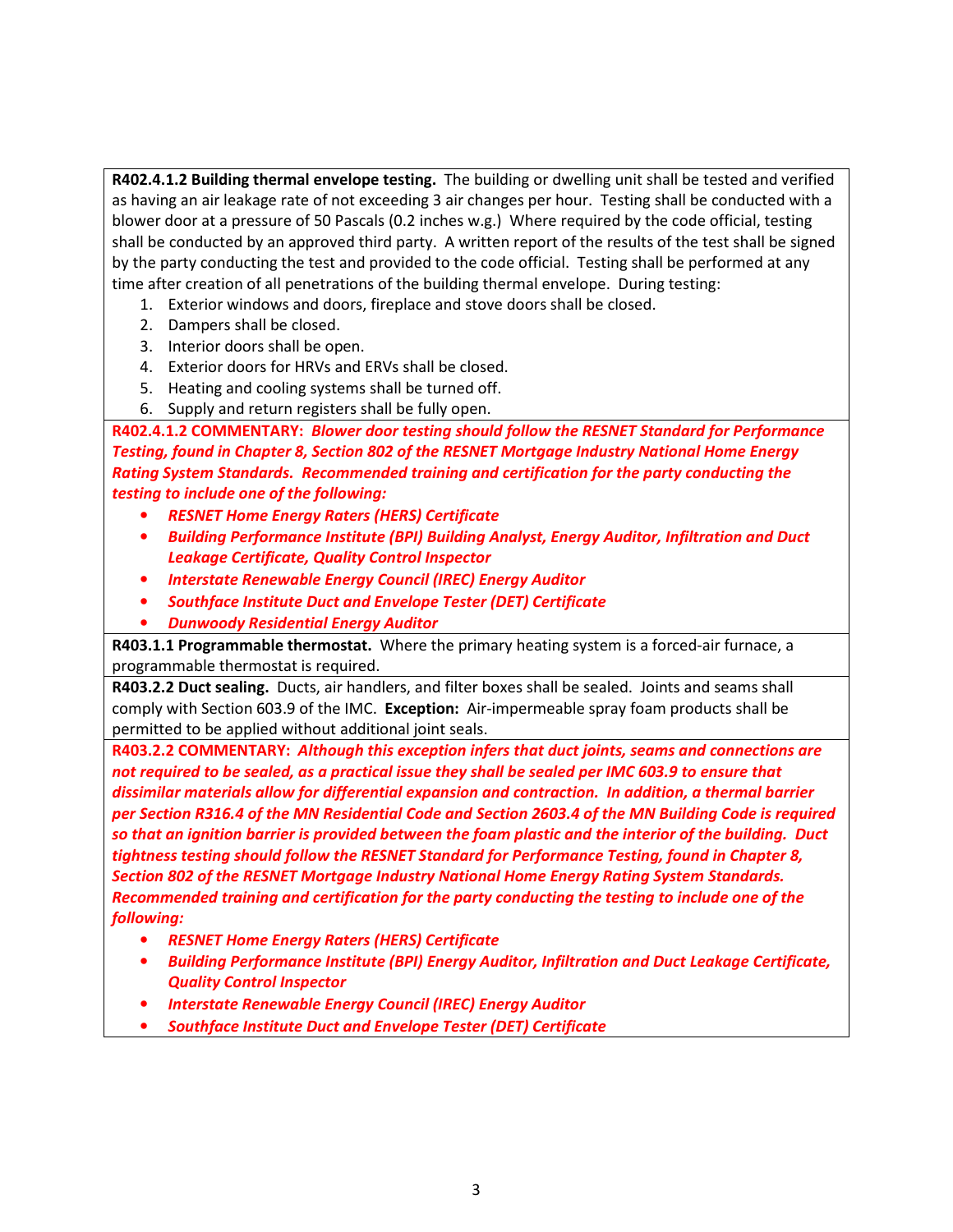**IMC 603.9 Duct sealing.** All joints, longitudinal and transverse seams and connections in ductwork shall be securely fastened and sealed with welds, gaskets, mastics (adhesives), mastic-plus-embedded-fabric systems, liquid sealants or tapes. Closure systems used to seal ductwork listed and labeled in accordance with UL 181A shall be marked "181A-P" for pressure-sensitive tape, "181A-M" for mastic, or "UL181A-H" for heat-sensitive tape. Closure systems used to seal flexible air ducts and flexible air connectors shall comply with UL 181B and shall be marked "181B-FX" for pressure-sensitive tape or "181B-M" for mastic. Closure systems used to seal metal ductwork shall be installed in accordance with the manufacturer's installation instructions. Pressure-sensitive tape shall not be used as the primary sealant on ducts, unless it has been certified to comply with UL 181A or UL 181B by a nationally recognized testing laboratory. Unlisted duct tape is not permitted as a sealant on any duct.

**IMC 603.9 COMMENTARY:** *Although a listed duct tape may comply with the sealing requirements of this section, in order to comply with the tightness tests specified in Section R403.2.2, typically duct mastic listed to UL181A-M or UL181B-M will be required on all joints, seams and connections, and it shall be installed liberally with a minimum thickness of approximately 1/16 inch. For metal ducts that are not required to comply with the tightness test, pressure-sensitive tape listed to UL181A-P or UL181B-FX for cold weather applications will typically be allowed if it is installed according to commonly-accepted industry practices.*

**R403.2.2 (#1) Duct tightness postconstruction test.** Total leakage shall be less than or equal to 4 cfm per 100 square feet of conditioned floor area when tested at a pressure differential of 0.1 inches w.g. across the entire system, including the air handler enclosure. All register boots shall be taped or sealed.

**R403.2.2 (#2) Duct tightness rough-in test.** Total leakage shall be less than or equal to 4 cfm per 100 square feet of conditioned floor area when tested at a pressure differential of 0.1 inches w.g. across the entire system, including the air handler enclosure. All register boots shall be taped or sealed. If the air handler is not installed at the time of test, total leakage shall be less than or equal to 3 cfm per 100 square feet of conditioned floor area.

**R403.2.2 Exception to duct tightness tests.** The total leakage test is not required for ducts and air handlers located entirely within the building thermal envelope.

**R403.2.2 COMMENTARY ON DUCTS LOCATED ABOVE A GARAGE FOR A CONDITIONED BONUS ROOM/BEDROOM:** *Typically a supply duct serving a conditioned room above an attached garage would be considered to be located entirely within the building thermal envelope if it complies with the following:* 

- *1. Duct joints, seams and connections shall be sealed per IMC 603.9.*
- *2. Duct shall be insulated with minimum R-8 duct insulation and have a vapor retarder (per IMC 604.11) installed without respect to other building envelope insulation.*
- *3. Duct shall be completely located above the floor insulation of minimum R-30.*
- *4. HVAC register boots shall be sealed to the subfloor or drywall.*
- *5a. If the space above the garage ceiling freely communicates with the ceiling cavity of the house, an air and vapor impermeable R-30 building thermal envelope insulation shall be used.*
- *5b. If the space above the garage ceiling is sealed at the junction of the house wall and garage wall with a durable continuous air barrier, creating a sealed six-sided building cavity, then either an air and vapor impermeable, or an air and vapor permeable, R-30 building thermal envelope insulation can be used. However, if an air and vapor permeable R-30 building thermal envelope insulation is used (such as fiberglass or cellulose), the R-8 duct insulation shall be installed in contact with bottom of the floor sheathing and shall be encapsulated with a minimum 1 ½ inch thickness of air and vapor impermeable closed cell spray foam. In addition, all duct joints, seams and connections shall be sealed with duct mastic listed to UL 181A-M or UL181B-M installed liberally with a minimum thickness of approximately 1/16 inch.*